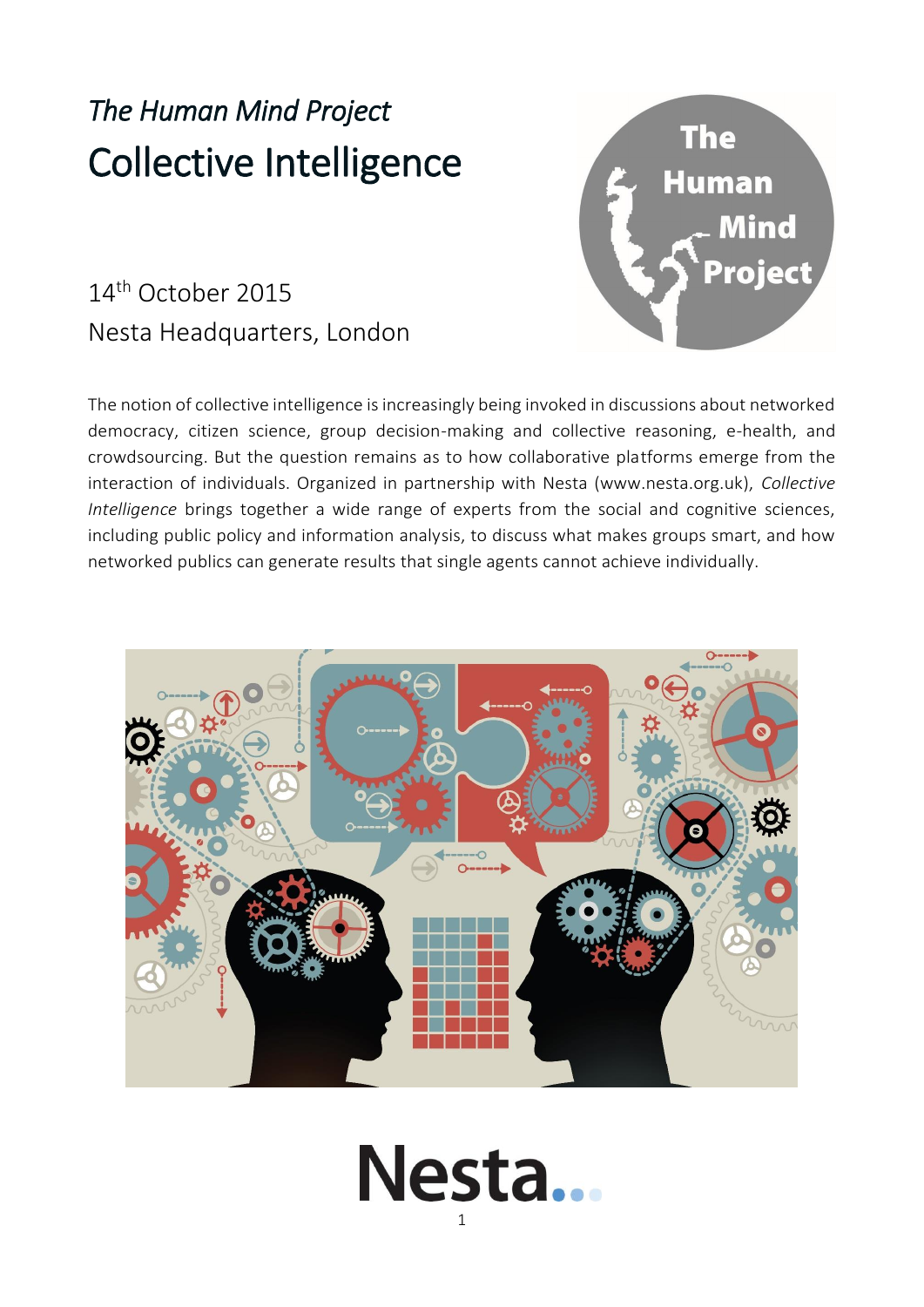### Event Programme

- 8.45 *Registration and Coffee*
- 9.30 Welcome and Introduction

Stefana Broadbent, Head of Collective Intelligence, Nesta

#### Morning Session

#### Case Studies: New Forms of Collective Deliberation

Emerging social movements in various regions of the world are producing new forms of digitally-mediated citizen participation. What are the implications of direct digital democracy? How do these new forms of digitally mediated collective deliberation work?

09.45 Paolo Gerbaudo, Kings College London

Arnau Monterde, IN3, Barcelona

10.45 *Coffee Break*

#### Roundtable Discussion

#### Collective Intelligence and the Roots of Social Cognition

What makes groups smart, and how can interactive dynamics generate results that single agents cannot achieve individually? This round table discussion brings together contributions from the social and cognitive sciences to discuss the structure and function of the social mind.

11.30 Chris Frith, University of London Robin Dunbar, University of Oxford Chaired by Mattia Gallotti, *The Human Mind Project*, University of London

#### First Breakout Sessions

- 12.15 Breakout sessions will give small working groups the opportunity to discuss the cognitive, social and technical challenges emerging from the integration of digital technologies and collective action. The sessions will be facilitated.
- 13.00 *Lunch Break*

#### Afternoon Session